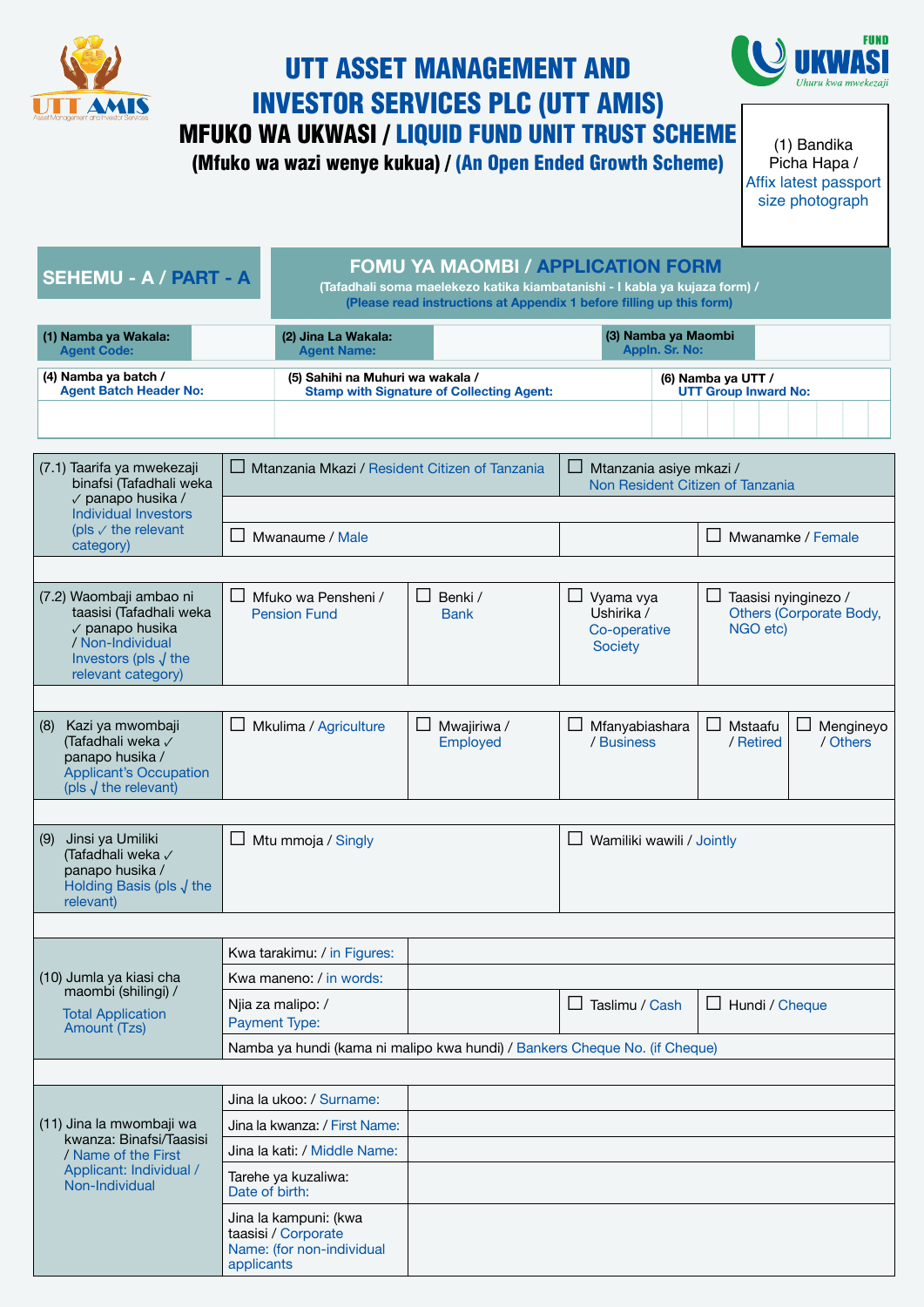| (12) Jina la mwombaji<br>wa pili: (kwa wamiliki<br>wawili) / Name of the<br><b>Second Applicant</b><br>(incase of Joint Holding) | Jina la ukoo: / Surname:              |  |
|----------------------------------------------------------------------------------------------------------------------------------|---------------------------------------|--|
|                                                                                                                                  | Jina la kwanza: / First Name:         |  |
|                                                                                                                                  | Jina la kati: / Middle Name:          |  |
|                                                                                                                                  | Tarehe ya kuzaliwa:<br>Date of birth: |  |
| (13) Jina la mzazi/mlezi                                                                                                         | Jina la ukoo: / Surname:              |  |
| (kama mwombaji ni<br>chini ya miaka 18) /<br>Name of the Parent /<br>Legal Guardian (where<br>1st applicant is a minor)          | Jina la kwanza: / First Name:         |  |
|                                                                                                                                  | Jina la kati: / Middle Name:          |  |

|                                                                                                      | Sanduku la posta / P.O. Box No.                                                                                                              |    |             |                  |  |    |  |
|------------------------------------------------------------------------------------------------------|----------------------------------------------------------------------------------------------------------------------------------------------|----|-------------|------------------|--|----|--|
| (14) Anuani / Mailing<br><b>Address</b>                                                              | Mji / P.O. Location (Town)                                                                                                                   |    |             |                  |  |    |  |
|                                                                                                      | Wilaya / District                                                                                                                            |    |             |                  |  |    |  |
|                                                                                                      | Mkoa / Region                                                                                                                                |    |             |                  |  |    |  |
|                                                                                                      | Namba ya simu / Phone No.                                                                                                                    |    |             |                  |  |    |  |
|                                                                                                      | Barua pepe / E-mail Address                                                                                                                  |    |             |                  |  |    |  |
|                                                                                                      |                                                                                                                                              |    |             |                  |  |    |  |
|                                                                                                      | Namba ya kitambulisho cha mpiga<br>kura / Election Card No.                                                                                  |    |             |                  |  |    |  |
| (15) Taarifa za utambulisho<br>za mwombaji wa<br>kwanza (Ni muhimu<br>chagua mojawapo) /             | Namba ya pasipoti / Passport No.                                                                                                             |    |             |                  |  |    |  |
|                                                                                                      | Namba ya hati ya kuendesha gari /<br>Driving Licence No.                                                                                     |    |             |                  |  |    |  |
|                                                                                                      | Namba ya kitambulisho cha<br>mwajiri / Employer ID No.                                                                                       |    |             |                  |  |    |  |
| 1 <sup>st</sup> Applicants' personal<br><b>Identification Details (it</b><br>is mandatory to furnish | Namba ya kitambulisho cha<br>pensheni / Pension Fund ID No.                                                                                  |    |             |                  |  |    |  |
| atleat one Identification<br><b>Number</b>                                                           | Namba ya kadi ya mlipa kodi /<br>Tax ID No. (TIN)                                                                                            |    |             |                  |  |    |  |
|                                                                                                      | Namba ya kitambulisho cha uraia /<br>National ID Card No.                                                                                    |    |             |                  |  |    |  |
|                                                                                                      | Namba ya usajiri ya gari /<br>Vehicle Reg. No.                                                                                               |    |             |                  |  |    |  |
|                                                                                                      | Namba ya kitambulisho cha mpiga<br>kura / Election Card No.                                                                                  |    |             |                  |  |    |  |
| (16) Taarifa za utambulisho<br>za mwombaji wa pili<br>(Ni muhimu chagua<br>mojawapo) /               | Namba ya pasipoti / Passport No.                                                                                                             |    |             |                  |  |    |  |
|                                                                                                      | Namba ya hati ya kuendesha gari /<br>Driving Licence No.                                                                                     |    |             |                  |  |    |  |
|                                                                                                      | Namba ya kitambulisho cha<br>mwajiri / Employer ID No.                                                                                       |    |             |                  |  |    |  |
| 2 <sup>nd</sup> Applicants' personal<br><b>Identification Details (it</b><br>is mandatory to furnish | Namba ya kitambulisho cha<br>pensheni / Pension Fund ID No.                                                                                  |    |             |                  |  |    |  |
| atleat one Identification<br><b>Number</b>                                                           | Namba ya kadi ya mlipa kodi /<br>Tax ID No. (TIN)                                                                                            |    |             |                  |  |    |  |
|                                                                                                      | Namba ya kitambulisho cha uraia /<br>National ID Card No.                                                                                    |    |             |                  |  |    |  |
|                                                                                                      | Namba ya usajiri ya gari /<br>Vehicle Reg. No.                                                                                               |    |             |                  |  |    |  |
|                                                                                                      |                                                                                                                                              |    |             |                  |  |    |  |
|                                                                                                      | Ungependa kupata taarifa kwa simu yako kupitia UTT AMIS SIM INVEST? /<br>Would you like to be registered to UTT SIM INVEST?                  |    |             |                  |  |    |  |
|                                                                                                      | Ndiyo / Yes                                                                                                                                  |    |             | ப<br>Hapana / No |  |    |  |
| (17) UTT AMIS SIM INVEST                                                                             | Weka Namba ya simu / Put your mobile number:                                                                                                 |    |             |                  |  |    |  |
|                                                                                                      | Ungependa akaunti zingine ziingie kwenye huduma ya Sim Invest / Would you like your other account (s)<br>to be added on SIM INVEST SERVICES? |    |             |                  |  |    |  |
|                                                                                                      | Ndiyo / Yes                                                                                                                                  |    | Hapana / No |                  |  |    |  |
|                                                                                                      | 1.                                                                                                                                           | 2. |             | 3.               |  | 4. |  |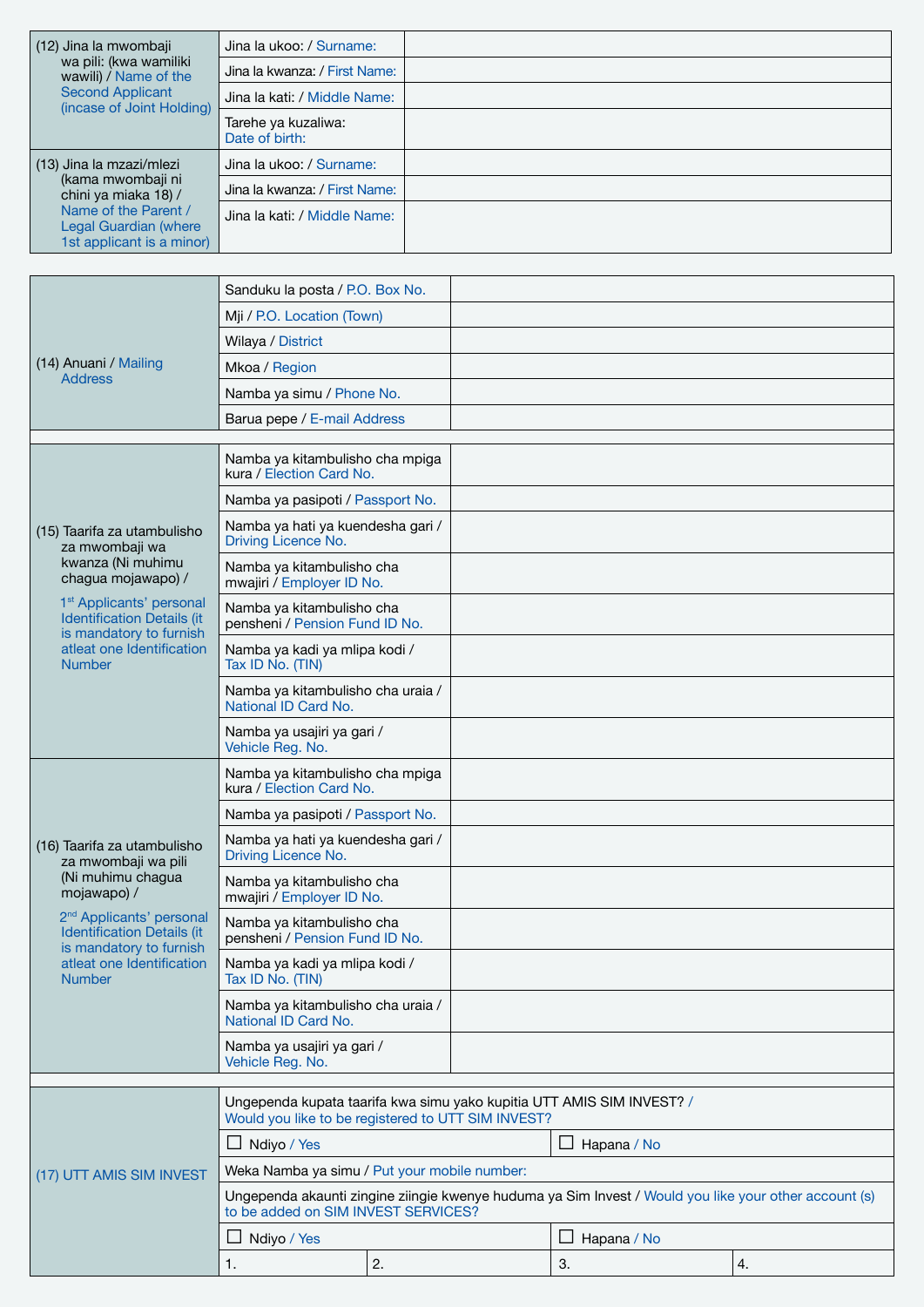| (18) Taarifa za benki za<br>mwombaji wa kwanza<br>(muhimu) / Bank A/c     | Jina la benki / Bank Name                                                                                                                |  |                        |                                                                                                                         |  |                              |  |
|---------------------------------------------------------------------------|------------------------------------------------------------------------------------------------------------------------------------------|--|------------------------|-------------------------------------------------------------------------------------------------------------------------|--|------------------------------|--|
|                                                                           | Jina la tawi / Branch Name / Location                                                                                                    |  |                        |                                                                                                                         |  |                              |  |
| <b>Particulars of the First</b><br><b>Applicant (Mandatory)</b>           | Namba ya akaunti / Account No.                                                                                                           |  |                        |                                                                                                                         |  |                              |  |
|                                                                           | Aina ya akaunti / Account Type                                                                                                           |  | $\Box$ Akiba / Savings | $\Box$ Hundi / Current                                                                                                  |  | $\Box$ Mengineyo / Others    |  |
|                                                                           | Jina la ukoo / Surname:                                                                                                                  |  |                        |                                                                                                                         |  |                              |  |
|                                                                           | Jina la kwanza / First Name:                                                                                                             |  |                        |                                                                                                                         |  |                              |  |
|                                                                           | Jina la kati / Middle Name:                                                                                                              |  |                        |                                                                                                                         |  |                              |  |
| (19) Taarifa za mrithi /                                                  | Muhimu: Kama mrithi ni chini ya miaka jaza taarifa zifuatazo /<br>Note: If Nominee is a Minor, please furnish the below appended details |  |                        |                                                                                                                         |  |                              |  |
| Details of the Nominee                                                    | Tarehe ya kuzaliwa / Surname of<br>parent/guardian/sponsor                                                                               |  |                        |                                                                                                                         |  |                              |  |
|                                                                           | Jina la ukoo wa mzazi/mlezi/<br>mfadhili / First name of parent/<br>guardian / sponsor                                                   |  |                        |                                                                                                                         |  |                              |  |
|                                                                           | Jina la kwanza la mzazi/mlezi/<br>mfadhili / First name of parent/<br>guardian / sponsor                                                 |  |                        |                                                                                                                         |  |                              |  |
|                                                                           | Jina la kati la mzazi/mlezi/mfadhili<br>/ Middle name of parent/guardian /<br>sponsor                                                    |  |                        |                                                                                                                         |  |                              |  |
|                                                                           | Uhusiano wa mrithi na mwombaji<br>wa kwanza / Nominee's<br>relationship with 1st applicant                                               |  |                        |                                                                                                                         |  |                              |  |
|                                                                           |                                                                                                                                          |  |                        |                                                                                                                         |  |                              |  |
|                                                                           |                                                                                                                                          |  |                        | TAARIFA ZA KUHAMISHA PESA / MONEY TRANSFER DETAILS                                                                      |  |                              |  |
|                                                                           | Namba ya kuhamisha pesa /<br>Money Transfer No.                                                                                          |  |                        |                                                                                                                         |  |                              |  |
|                                                                           | Namba ya benki/sort/swift code /<br>Bank Soft / SWIFT Code.                                                                              |  |                        |                                                                                                                         |  |                              |  |
| (20) Taarifa zijazwe na<br>mwombaji mtanzania<br>ambaye si mkazi /        | Tarehe ya malipo / Remittance<br>Date                                                                                                    |  |                        |                                                                                                                         |  |                              |  |
| Details to be furnished                                                   |                                                                                                                                          |  |                        | ANUANI YA NJE YA TANZANIA / FOREIGN ADDRESS DETAILS                                                                     |  |                              |  |
| by Non Resident<br><b>Applicants (NRT's)</b>                              | Namba ya nyumba/ofisi/jengo/<br>mtaa / House/Office/Building/<br><b>Street No/Name</b>                                                   |  |                        |                                                                                                                         |  |                              |  |
|                                                                           | Jina la miji/jiji/jimbo / Town / City /<br><b>State Name</b>                                                                             |  |                        |                                                                                                                         |  |                              |  |
|                                                                           | Nchi ya makazi / Country of<br>Residence                                                                                                 |  |                        |                                                                                                                         |  |                              |  |
|                                                                           | Namba ya posta (kama ipo) /<br>Postal Code (if any)                                                                                      |  |                        |                                                                                                                         |  |                              |  |
|                                                                           |                                                                                                                                          |  |                        |                                                                                                                         |  |                              |  |
| (21) Sahihi/alama ya dole<br>gumba ya mwombaji<br>na tarehe / Signature / | Mwombaji wa kwanza/mweka sahihi<br>aliyeidhinishwa / Signature / Thumb<br>Impression of the Applicant/s with Date                        |  |                        | Mwombaji wa pili/mweka sahini wa pili<br>aliyeidhinishwa / Signature / Thumb<br>Impression of the Applicant/s with Date |  | Tarehe / Date<br>DD-MM-YYYY) |  |
| Thumb Impression of<br>the Applicant/s with                               | Jina: / Name:                                                                                                                            |  | Jina: / Name:          |                                                                                                                         |  |                              |  |